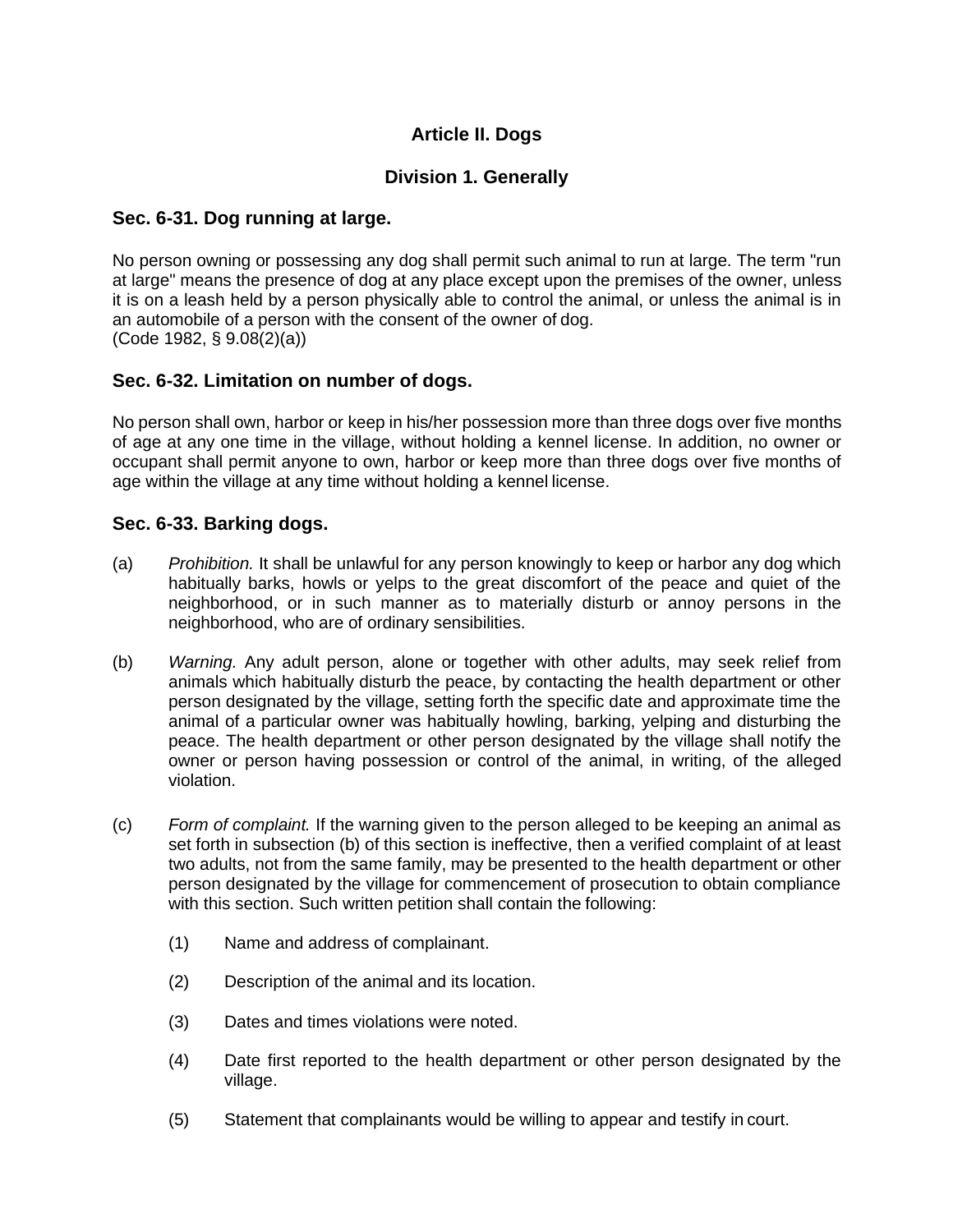(d) *Notice.* The health officer or other person designated by the village shall inform the owner or person possessing or controlling the animal that a complaint has been received and may cite such person for the violation if in the village's discretion prosecution is warranted.

(Code 1982, § 9.08(2)(c)) **Cross reference—** Noise, § 22-31 et seq.

## **Sec. 6-34. Dognapping.**

No person may take the dog of another from one place to another without the owner's consent or cause such a dog to be confined or carried out of the Village or held for any purpose without the owner's consent. This section does not apply to the Humane Officer or humane society agents engaged in the exercise of their official duties, or as otherwise permitted in this chapter. (Code 1982, § 9.08(2)(k))

#### **Secs. 6-35—6-50. Reserved.**

## **Division 2. Licenses**

**State Law reference—** Dog license, Wis. Stat. §§ 174.05—174.09.

#### **Sec. 6-51. Dog licenses.**

- *(a) Generally.*
	- (1) A person who owns a dog, which is or will become five months of age or older during any license year, shall obtain a license for each such dog every license year by making application to the administrator/clerk under the terms and conditions contained in this section.
	- (2) The dog license tax shall be paid according to the schedule of fees on file in the village administrator/clerk's office and may be revised by village boardresolution.
	- (3) No dog license shall be issued unless the applicant presents a valid certificate of vaccination obtained in accordance with section 6-111.
- (b) *License year.* The license year under this article commences on January 1 and ends on the following December 31.
- (c) *Late fee.* The administrator/clerk shall, in addition to the license tax provided for in this section, assess and collect a late fee as set forth in the schedule of fees on file in the village administrator/clerk's office and which may be revised by village board resolution for every application for a license for a dog more than five months of age, unless such application is made prior to April 1 of any calendar year or unless such application is made within 30 days of acquiring ownership or a licensable dog, or if the owner failed to obtain a license on or before the dog reached a licensable age.

(Code 1982, § 9.08(1)(a)—(c); Ord. No. 2008-01, § 1, 12-22-2008)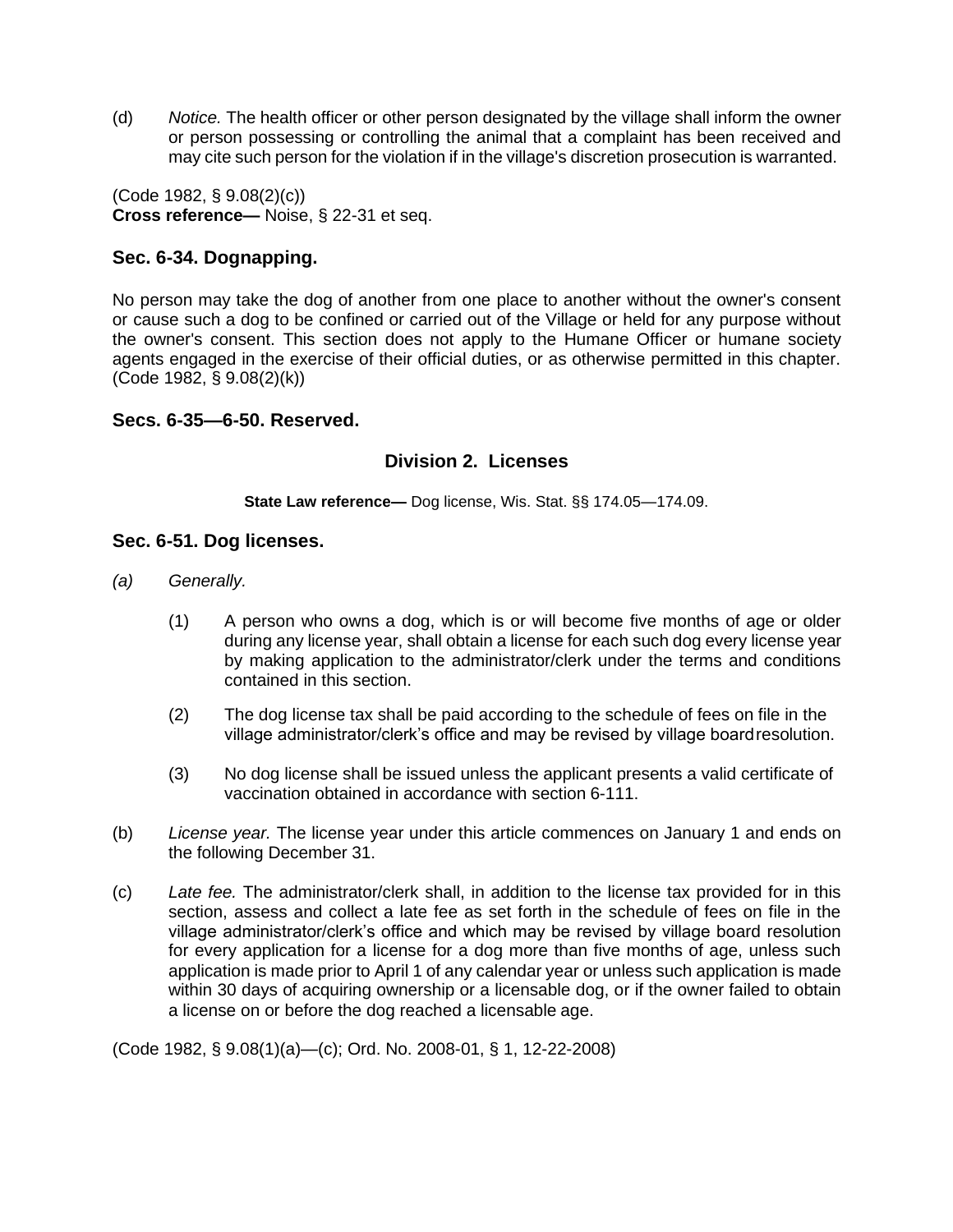## **Sec. 6-52. Kennel license required.**

- (a) No person shall maintain or operate a dog kennel in the village without obtaining a license as provided in this section. For the purpose of Article II, the term "kennel" means any location where more than three dogs over five months of age are kept. The application for a dog kennel license shall be filed in writing with the administrator/clerk disclosing the name and address of the applicant, the location at which the proposed kennel is to be kept, the number of dogs proposed to be kept, a description of various facilities of the dog kennel, and such other information as the village board may require.
- (b) The application for a kennel license shall be accompanied by an application/license fee paid according to the schedule of fees on file in the village administrator/clerk 's office and as may be revised by village board resolution. Any person obtaining a kennel license must reapply for the kennel license on an annual basis.
- (c) By the filing of such application, the applicant shall be deemed to have consented to an inspection, prior to the issuance of such license, by the village board, plan commission, a village health officer or any other village officer for the purpose of determining whether or not such license should be granted. Prior to the issuance of a kennel license for premises not previously licensed by the village, the application shall be considered at a regular meeting of the village board and plan commission. Notice of the kennel license application and applicable village board and plan commission meeting shall be provided by the administrator/clerk by first class mail or hand-delivery to owners of properties adjacent to or within 300 feet of the property upon which the proposed kennel will be located. The village board may issue or deny a license in the exercise of its discretion, having regard to the effect of the establishment of such dog kennel upon the public health, safety and welfare. The village board may require proof of adequate insurance, and may impose additional conditions on the issuance of a permit related to the exercise of its powers under Wis. Stat. § 61.34.
- (d) No premises shall be licensed to allow use as a dog kennel if any of the buildings or enclosed yards or portions thereof are located closer than 500 feet to the nearest adjacent lot line. No kennel shall be located on less than 20 acres of land. All buildings and dog yards from the kennel shall be enclosed in a secure woven wire fence of not less than six feet in height. Every dog kennel shall be operated and maintained in a clean and sanitary condition so as not to endanger the health, comfort, safety and welfare of the dogs and public.
- (e) The owner or keeper of a kennel shall keep at all times a kennel license tag attached to the collar of each dog over five months old kept by the owner or keeper under a kennel license, but this requirement does not apply to a dog during competition or training, to a dog securely confined indoors, to a dog while hunting or to a dog securely confined in a fenced area. These tags may be transferred from one dog to another within the kennel whenever any dog is removed from the kennel. The rabies vaccination tag or substitute tag shall remain attached to the dog for which it is issued at all times but this requirement does not apply to a dog during competition or training, to a dog securely confined indoors, to a dog while hunting or to a dog securely confined in a fenced area. No dog bearing a kennel tag shall be permitted to stray or to be taken anywhere outside the limits of the kennel unless the dog is on leash or temporarily for the purpose of hunting, breeding, trial, training or competition.
- (f) Any person seeking a kennel license on premises that does not fully comply with the above